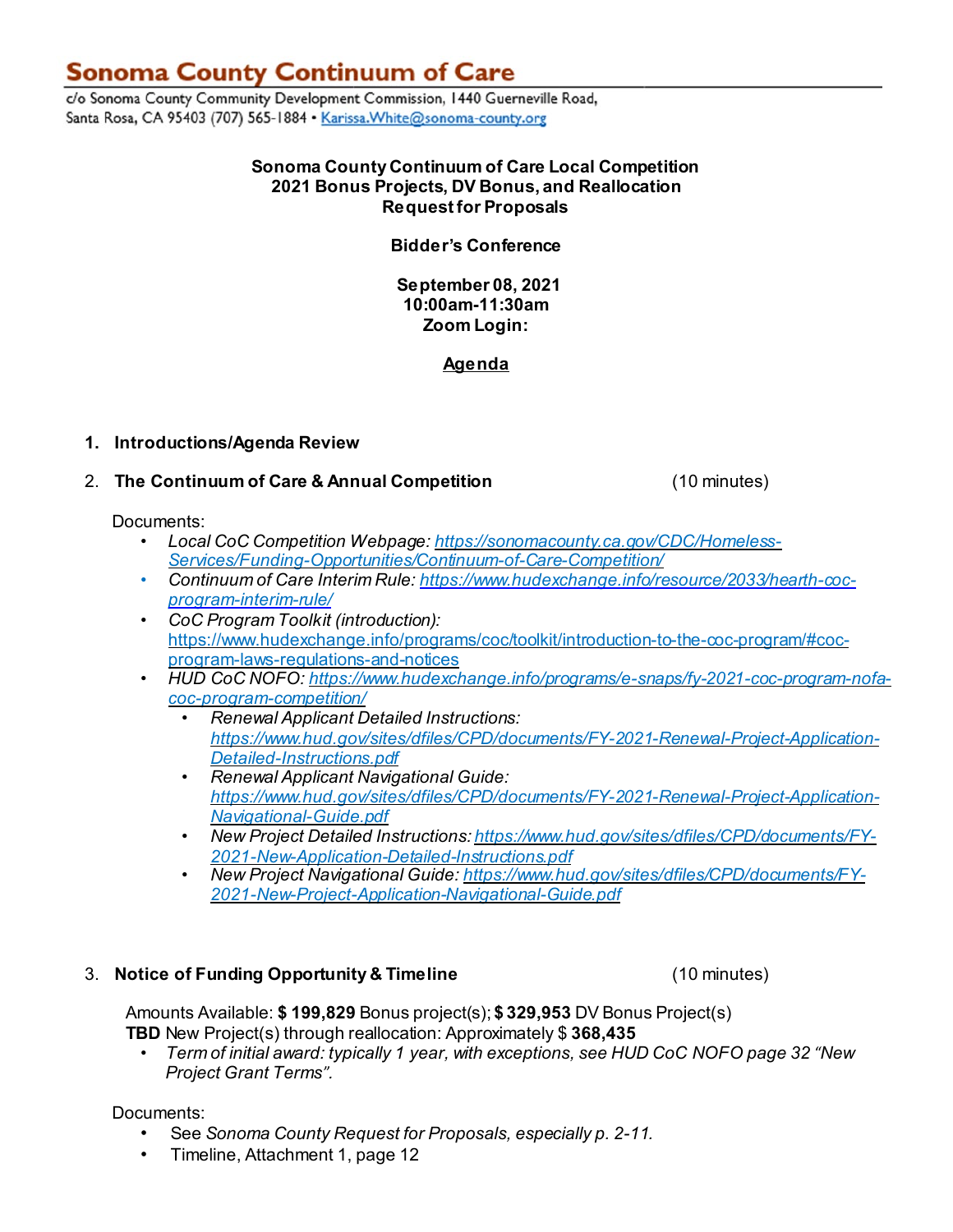- *Introduction to E-snaps* **Technical Assistance session:** Friday,September 10, 2021, 1:30- 3:30pm, held via Zoom.
- **Technical assistance session #2:** *Project Applications in E-Snaps*, Tuesday, September 14, 9:30am – 11:00am held via Zoom. NOTE: You may work directly on your submission with assistance using your laptop during the session.
- Applications due in *e-snaps* by **11:59 PM, September 24, 2021.**

# 4. **New Bonus Projects - Eligible applicants, uses & budget scenarios**

(30 minutes)

*BONUS funds may be used for the following eligible components Supportive services must be provided, not necessarily through the grant:*

- *Rapid Re-Housing Projects must serve homeless individuals or families, transition age youth ages 18-24, and persons who qualify under paragraph (4) of the definition of homelessness, including persons fleeing or attempting to flee domestic violence situations. Please reviewthe requirements set for in the CoC NOFO.*
- *Permanent Supportive Housing Projects serving 100% chronically homeless individuals or meet the requirements of DedicatedPlus*
- *DV Bonus projects providing housing and services to survivors of domestic violence, dating violence, and stalking. Per the federal NOFO, Sonoma County CoC may submit applications for one of each of the following projects: 1) Rapid Re-housing project 2) Joint TH and PH-RRH project, 3) SSO projects for CoordinatedEntry to implement policies, procedures, and practices that equip the CoC's CoordinatedEntry to better meet the needs of survivors of domestic violence, and 4) Expand an existing renewal project, not dedicated to this population, so long as the DV Bonus funds for expansion are solely for additional units, beds, or services dedicated to persons eligible to be served with DV Bonus funding.*
- *Joint Transitional Housing-Rapid Re-Housing projects which include transitional housing and permanent housing-rapid re-housing in a single project to serve individuals and families experiencing homelessness, including victims of domestic violence.*
- *Bonus Projects may include expansion of existing CoC-funded projects. HUD is no longer allowing expansion of non-CoC funded projects.(see CoC NOFO page 32)*
- *Applicants may consolidate projects in the Competition (please talk with HUD Field Office and CoC Coordinator before doing this)*
- *Project applicants may use DedicatedPLUS when creating a newproject application through reallocation or permanent housing bonus and renewal project applications may choose to change a 100 percent dedicated project to a DedicatedPLUS project. A DedicatedPLUS project is defined as a permanent supportive housing project where 100% of beds are dedicated to serve individuals with disabilities and families in which one adult or child has a disability, including unaccompanied homeless youth, and participants meet the requirements of chronically homeless as defined in 24 CFR 578.3.*

#### *Eligible expenses include:*

- *Acquisition/Rehab/NewConstruction (capital not renewable)*
- *Leasing or Rental Assistance*
- *Housing operating expenses*
- *Administrative Expense limited to 10% of program expense.*
- *Review CoC NOFO to ensure consistency with HUD's strategic directions and to position project design so that this is a competitive project.*
- *See local RFP for local scoring criteria, Attachment 3, page 13-15.*
- *See CoC Interim Rule for a description of eligible expenses.*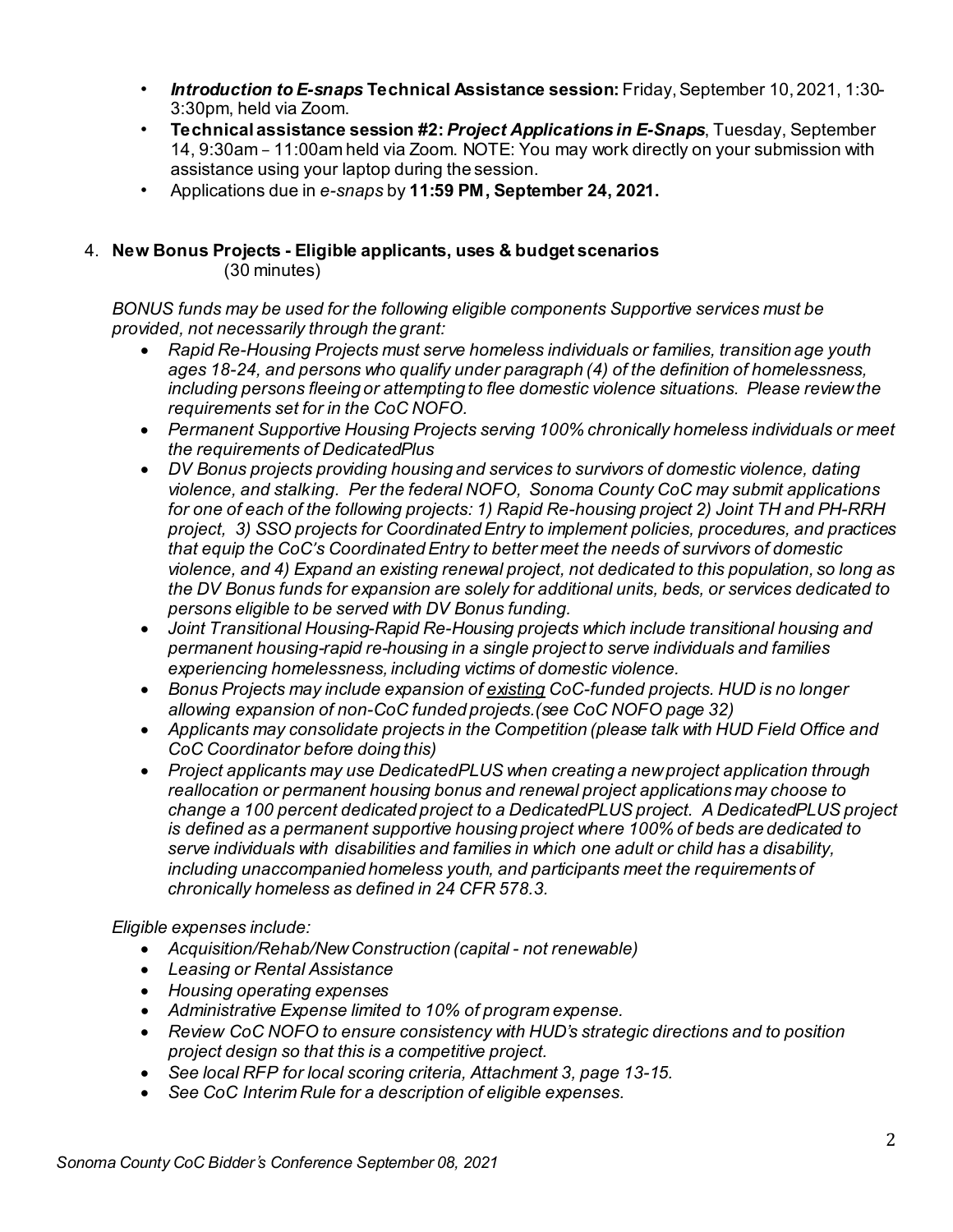*REALLOCATION projects: Same criteria as Bonus and DV Bonus. Additional reallocated funding will be announced the week of September 13, 2021 if applicable.* 

Documents:

- *Eligible applicants are defined by the CoC Interim Rule <https://www.hudexchange.info/resource/2033/hearth-coc-program-interim-rule/>: nonprofit organizations, State and local governments, instrumentalities of local governments, and Indian Tribes and Tribally Designated Housing Entities (TDHE).*
- *Regulations affecting project design are found in the CoC Interim Rule, § 578.39 through § 578.63.*
- *2021 NOFO specifics[: https://www.hudexchange.info/programs/e-snaps/fy-2021-coc-program](https://www.hudexchange.info/programs/e-snaps/fy-2021-coc-program-nofa-coc-program-competition/)[nofa-coc-program-competition/](https://www.hudexchange.info/programs/e-snaps/fy-2021-coc-program-nofa-coc-program-competition/)*
- *Notice on Prioritizing Persons Experiencing Chronic Homelessness at: [https://www.hudexchange.info/resources/documents/notice-cpd-16-11-prioritizing-persons](https://www.hudexchange.info/resources/documents/notice-cpd-16-11-prioritizing-persons-experiencing-chronic-homelessness-and-other-vulnerable-homeless-persons-in-psh.pdf)[experiencing-chronic-homelessness-and-other-vulnerable-homeless-persons-in-psh.pdf](https://www.hudexchange.info/resources/documents/notice-cpd-16-11-prioritizing-persons-experiencing-chronic-homelessness-and-other-vulnerable-homeless-persons-in-psh.pdf)*

5. **New Bonus Project/DV Bonus Scoring** (10 minutes)

Documents:

- *2021 Sonoma County Request for Proposals – Attachment 3, p. 13-15*
- *Supplemental Questionnaire,Attachment 5 of RFP*

# 6. **Materials to be Submitted** (5 minutes)

- Additional materials for newapplicants, see page 6 RFP.
- Final submission in **E-Snaps September 24, 2021 by 11:59pm**

# 7. **Other requirements** (15 minutes)

Participation in Homeless Management Information System

Participation in Continuum of Care membership meetings, working groups, Coordinated Entry, 2022 Point In Time Homeless Count

Section 3 applies to construction/rehab (training materials on [www.hudexchange.info\)](http://www.hudexchange.info/)

Certifications & Consistency with Consolidated Plans – *CoC Coordinator does this*

Match Requirements – *Program Income can be used a source of match for this year's competition; no*

*requirements for leverage*

Code of Conduct: Please be sure this is updated.

Documents:

*• Match Documentation*

6. **New Project Rating & Ranking/Appeals** (5 minutes)

Projects will be ranked by 2021 CoC Competition Evaluation Ad Hoc Committee on October 1, 2021

3